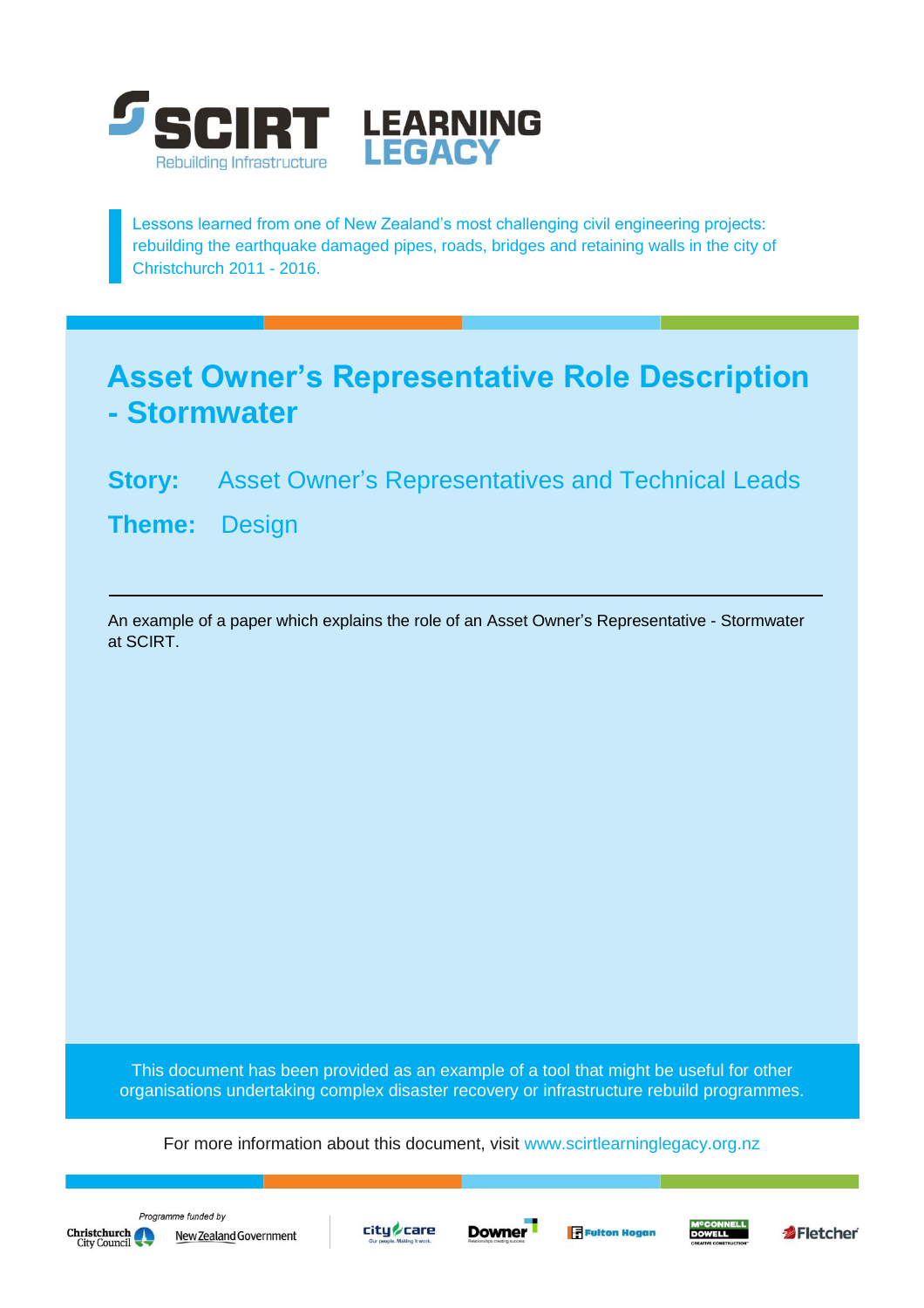

This work is licensed under a Creative Commons Attribution 3.0 New Zealand License.

The authors, and Stronger Christchurch Infrastructure Rebuild Team (SCIRT) have taken all reasonable care to ensure the accuracy of the information supplied in this legacy document. However, neither the authors nor SCIRT, warrant that the information contained in this legacy document will be complete or free of errors or inaccuracies. By using this legacy document you accept all liability arising from your use of it. Neither the authors nor SCIRT, will be liable for any loss or damage suffered by any person arising from the use of this legacy document, however caused.



Programme funded by New Zealand Government









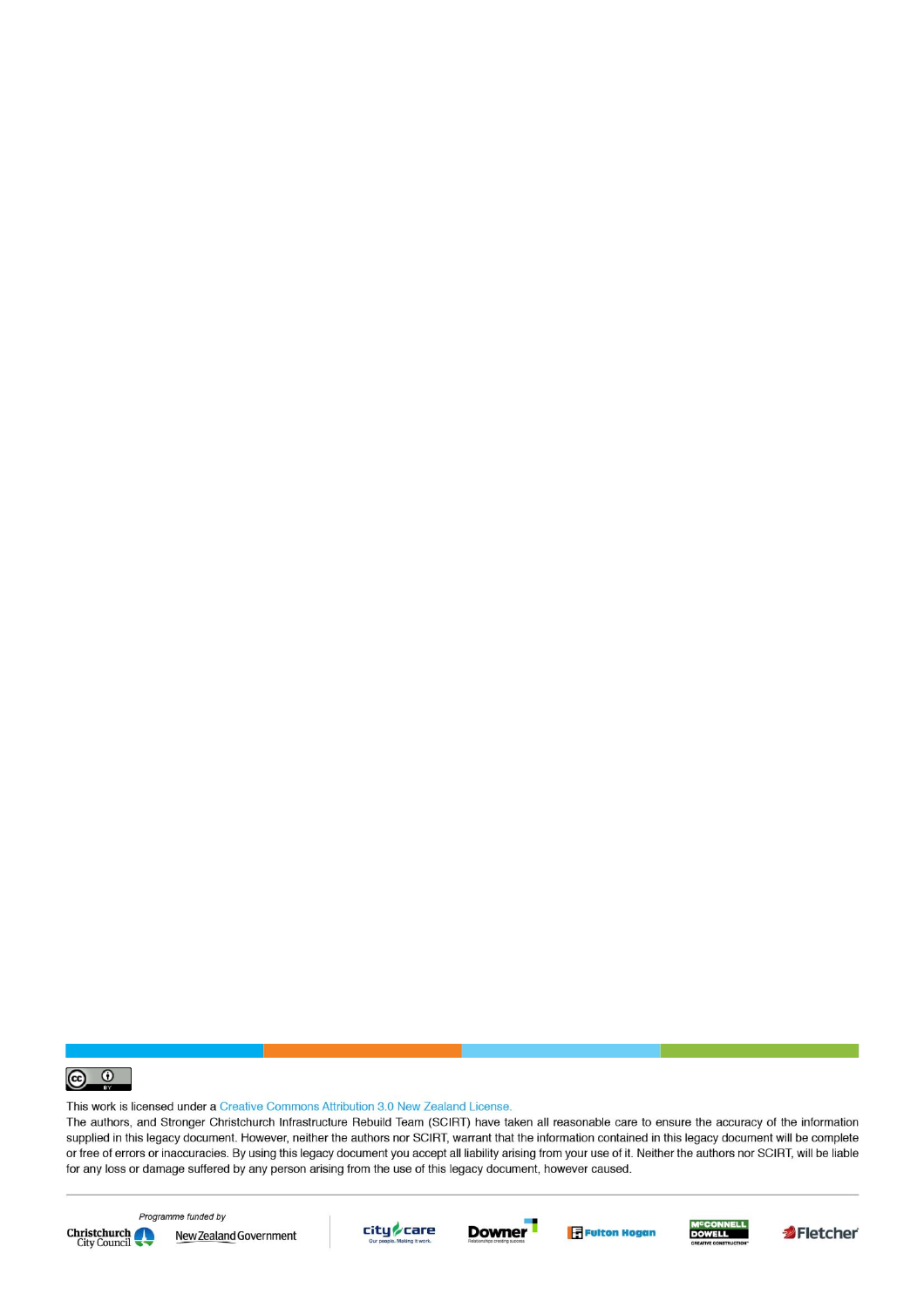| <b>Name</b>                                                                                                                                                                                                                                                                                                                                                                                                                                                                                                                                                                                                                                                                                                  |                                                                                                                         |
|--------------------------------------------------------------------------------------------------------------------------------------------------------------------------------------------------------------------------------------------------------------------------------------------------------------------------------------------------------------------------------------------------------------------------------------------------------------------------------------------------------------------------------------------------------------------------------------------------------------------------------------------------------------------------------------------------------------|-------------------------------------------------------------------------------------------------------------------------|
| Role                                                                                                                                                                                                                                                                                                                                                                                                                                                                                                                                                                                                                                                                                                         | <b>Project Definition - Stormwater</b>                                                                                  |
| <b>Team</b>                                                                                                                                                                                                                                                                                                                                                                                                                                                                                                                                                                                                                                                                                                  | <b>Project Definition</b>                                                                                               |
| <b>Manager</b>                                                                                                                                                                                                                                                                                                                                                                                                                                                                                                                                                                                                                                                                                               | <b>Richard Topham</b>                                                                                                   |
| <b>Purpose of your role:</b><br>To act as the Christchurch City Council's asset owner representative for stormwater and land drainage.<br>Responsibilities/main role elements/deliverables:<br>1. Advise design teams about special circumstances, risks and problems likely to affect the<br>design and rehabilitation of stormwater infrastructure.<br>2. Liaise between Stronger Christchurch and the Christchurch City Council so that both parties<br>have a common view of expected outcomes<br>3. Provide guidance with scoping and concept reports<br>4. Sign off the stormwater aspect of scoping and concept reports<br>5. Pass to CCC new knowledge of flooding hazards as revealed by SCIRT work |                                                                                                                         |
| Short term objectives $(1 - 3$ months)<br>Continue to provide input to scoping documents<br>$\bullet$<br>Continue to have input to and approve Concept Plans (stormwater)<br>$\bullet$<br>Work with design team leaders to ensure that flooding hazards within project areas are<br>$\bullet$<br>properly identified and passed on to the CCC<br>Work with CCC toward clarifying and formalising SCIRT role in flood hazard identification and<br>$\bullet$<br>prevention<br>Assist CCC to review the Technical Standards & Guidelines document<br>Assist in developing and identifying stormwater modelling requirements                                                                                    |                                                                                                                         |
| <b>Contribution to KRAs Specific to your Role</b>                                                                                                                                                                                                                                                                                                                                                                                                                                                                                                                                                                                                                                                            |                                                                                                                         |
| <b>Health &amp; Safety</b>                                                                                                                                                                                                                                                                                                                                                                                                                                                                                                                                                                                                                                                                                   | Team working within SCIRT H&S requirements to achieve zero harm<br>Complete at least one safety conversation/fortnight  |
| <b>Value for Money</b>                                                                                                                                                                                                                                                                                                                                                                                                                                                                                                                                                                                                                                                                                       | Seek opportunities to enhance the value for SCIRT projects                                                              |
| <b>Our Team</b>                                                                                                                                                                                                                                                                                                                                                                                                                                                                                                                                                                                                                                                                                              | Ensure storing of knowledge & resources between teams.<br>Consider opportunities for team building & social interaction |
| <b>Customer Satisfaction</b>                                                                                                                                                                                                                                                                                                                                                                                                                                                                                                                                                                                                                                                                                 | Keep the stakeholder team appraised of coming projects and the reason for<br>them                                       |
| Environmental                                                                                                                                                                                                                                                                                                                                                                                                                                                                                                                                                                                                                                                                                                | Support SCIRT objectives to reduce impact on the environment                                                            |

## **Key Relationships:**

Stormwater Technical Lead, Other Asset owners. Design Teams. Various CCC departments

## **Key Competencies:**

Integral knowledge of the CCC Stormwater network. Expert knowledge of CCC systems, policies and procedures